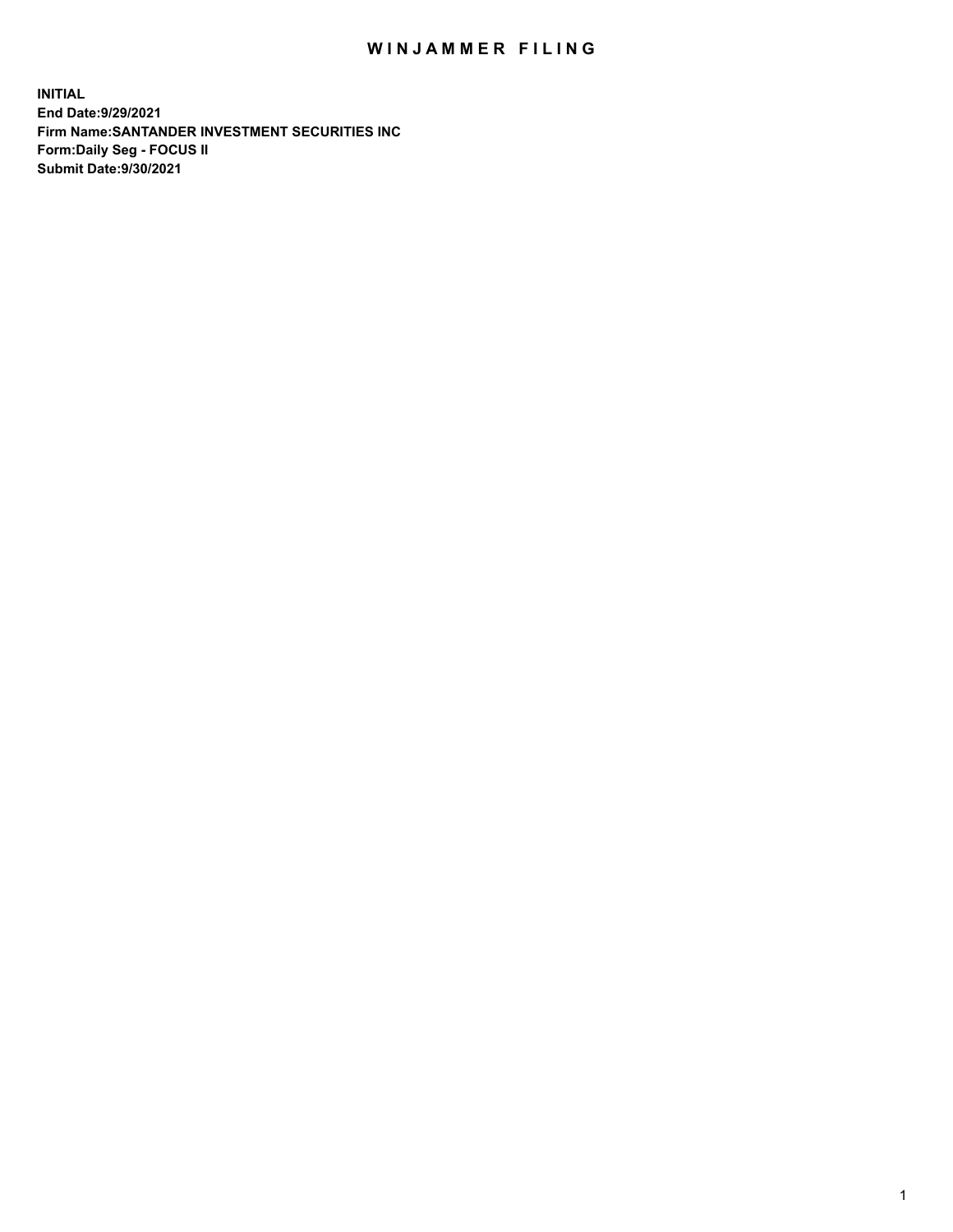**INITIAL End Date:9/29/2021 Firm Name:SANTANDER INVESTMENT SECURITIES INC Form:Daily Seg - FOCUS II Submit Date:9/30/2021 Daily Segregation - Cover Page**

| Name of Company<br><b>Contact Name</b>                                                                                                                                                                                                                                                                                         | <b>SANTANDER INVESTMENT</b><br><b>SECURITIES INC</b><br><b>Richard Ro</b> |
|--------------------------------------------------------------------------------------------------------------------------------------------------------------------------------------------------------------------------------------------------------------------------------------------------------------------------------|---------------------------------------------------------------------------|
| <b>Contact Phone Number</b>                                                                                                                                                                                                                                                                                                    | (212) 350-3662                                                            |
| <b>Contact Email Address</b>                                                                                                                                                                                                                                                                                                   | richard.ro@santander.us                                                   |
| FCM's Customer Segregated Funds Residual Interest Target (choose one):<br>a. Minimum dollar amount: ; or<br>b. Minimum percentage of customer segregated funds required:%; or<br>c. Dollar amount range between: and; or<br>d. Percentage range of customer segregated funds required between:% and%.                          | 70,000,000<br>$\underline{\mathbf{0}}$<br>0 <sub>0</sub><br>00            |
| FCM's Customer Secured Amount Funds Residual Interest Target (choose one):<br>a. Minimum dollar amount: ; or<br>b. Minimum percentage of customer secured funds required:% ; or<br>c. Dollar amount range between: and; or<br>d. Percentage range of customer secured funds required between:% and%.                           | $\frac{0}{0}$<br>$\underline{0} \underline{0}$<br>0 <sub>0</sub>          |
| FCM's Cleared Swaps Customer Collateral Residual Interest Target (choose one):<br>a. Minimum dollar amount: ; or<br>b. Minimum percentage of cleared swaps customer collateral required:% ; or<br>c. Dollar amount range between: and; or<br>d. Percentage range of cleared swaps customer collateral required between:% and%. | $\frac{0}{0}$<br>$\underline{0}$ $\underline{0}$<br>0 <sub>0</sub>        |

Attach supporting documents CH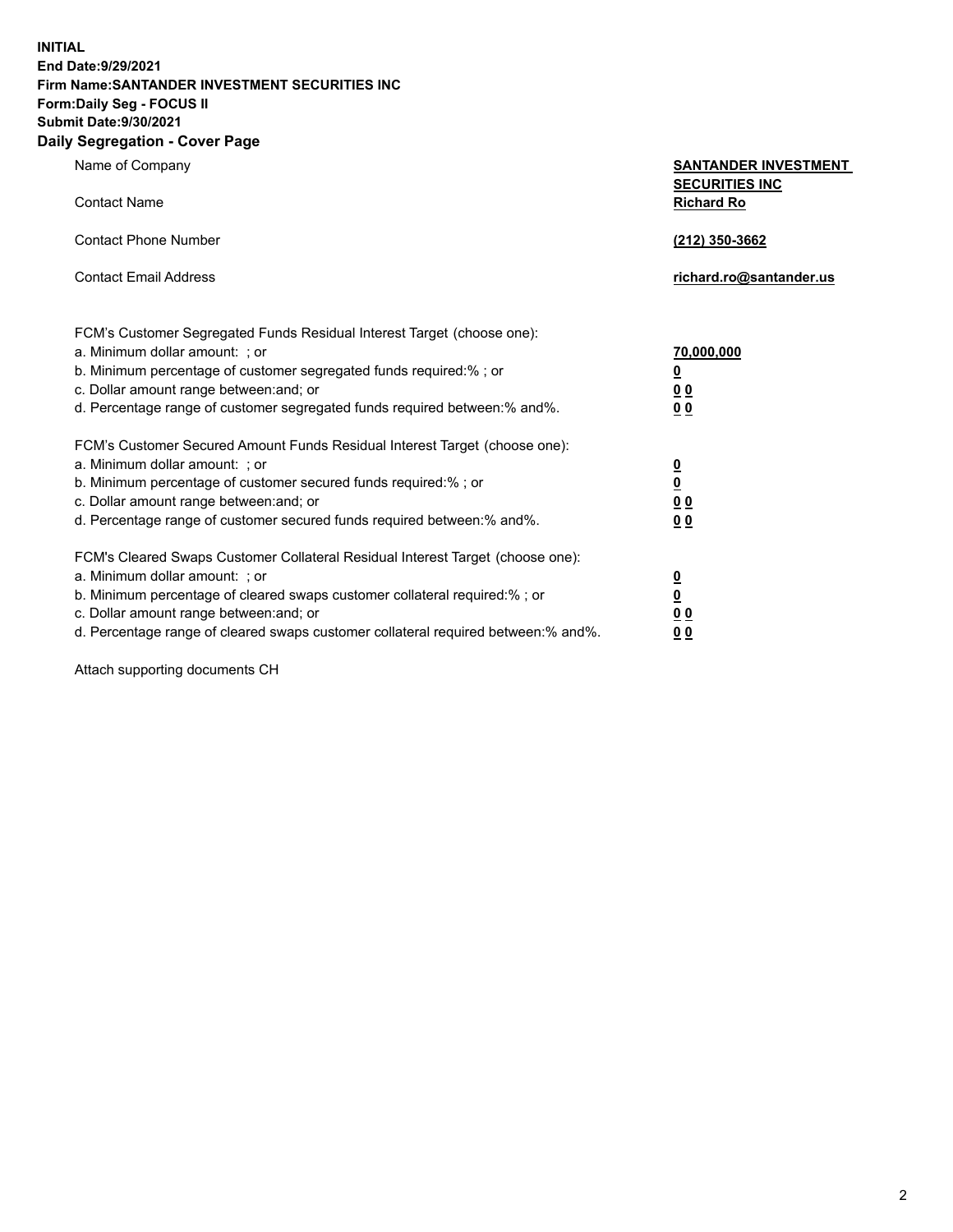**INITIAL End Date:9/29/2021 Firm Name:SANTANDER INVESTMENT SECURITIES INC Form:Daily Seg - FOCUS II Submit Date:9/30/2021 Daily Segregation - Secured Amounts**

|     | Foreign Futures and Foreign Options Secured Amounts                                         |                   |
|-----|---------------------------------------------------------------------------------------------|-------------------|
|     | Amount required to be set aside pursuant to law, rule or regulation of a foreign            | $0$ [7305]        |
|     | government or a rule of a self-regulatory organization authorized thereunder                |                   |
| 1.  | Net ledger balance - Foreign Futures and Foreign Option Trading - All Customers             |                   |
|     | A. Cash                                                                                     | $0$ [7315]        |
|     | B. Securities (at market)                                                                   | $0$ [7317]        |
| 2.  | Net unrealized profit (loss) in open futures contracts traded on a foreign board of trade   | $0$ [7325]        |
| 3.  | Exchange traded options                                                                     |                   |
|     | a. Market value of open option contracts purchased on a foreign board of trade              | $0$ [7335]        |
|     | b. Market value of open contracts granted (sold) on a foreign board of trade                | $0$ [7337]        |
| 4.  | Net equity (deficit) (add lines 1. 2. and 3.)                                               | $0$ [7345]        |
| 5.  | Account liquidating to a deficit and account with a debit balances - gross amount           | $0$ [7351]        |
|     | Less: amount offset by customer owned securities                                            | 0 [7352] 0 [7354] |
| 6.  | Amount required to be set aside as the secured amount - Net Liquidating Equity              | $0$ [7355]        |
|     | Method (add lines 4 and 5)                                                                  |                   |
| 7.  | Greater of amount required to be set aside pursuant to foreign jurisdiction (above) or line | $0$ [7360]        |
|     | 6.                                                                                          |                   |
|     | FUNDS DEPOSITED IN SEPARATE REGULATION 30.7 ACCOUNTS                                        |                   |
| 1.  | Cash in banks                                                                               |                   |
|     | A. Banks located in the United States                                                       | $0$ [7500]        |
|     | B. Other banks qualified under Regulation 30.7                                              | 0 [7520] 0 [7530] |
| 2.  | <b>Securities</b>                                                                           |                   |
|     | A. In safekeeping with banks located in the United States                                   | $0$ [7540]        |
|     | B. In safekeeping with other banks qualified under Regulation 30.7                          | 0 [7560] 0 [7570] |
| 3.  | Equities with registered futures commission merchants                                       |                   |
|     | A. Cash                                                                                     | $0$ [7580]        |
|     | <b>B.</b> Securities                                                                        | $0$ [7590]        |
|     | C. Unrealized gain (loss) on open futures contracts                                         | $0$ [7600]        |
|     | D. Value of long option contracts                                                           | $0$ [7610]        |
|     | E. Value of short option contracts                                                          | 0 [7615] 0 [7620] |
| 4.  | Amounts held by clearing organizations of foreign boards of trade                           |                   |
|     | A. Cash                                                                                     | $0$ [7640]        |
|     | <b>B.</b> Securities                                                                        | $0$ [7650]        |
|     | C. Amount due to (from) clearing organization - daily variation                             | $0$ [7660]        |
|     | D. Value of long option contracts                                                           | $0$ [7670]        |
|     | E. Value of short option contracts                                                          | 0 [7675] 0 [7680] |
| 5.  | Amounts held by members of foreign boards of trade                                          |                   |
|     | A. Cash                                                                                     | 0 [7700]          |
|     | <b>B.</b> Securities                                                                        | $0$ [7710]        |
|     | C. Unrealized gain (loss) on open futures contracts                                         | $0$ [7720]        |
|     | D. Value of long option contracts                                                           | $0$ [7730]        |
|     | E. Value of short option contracts                                                          | 0 [7735] 0 [7740] |
| 6.  | Amounts with other depositories designated by a foreign board of trade                      | $0$ [7760]        |
| 7.  | Segregated funds on hand                                                                    | $0$ [7765]        |
| 8.  | Total funds in separate section 30.7 accounts                                               | $0$ [7770]        |
| 9.  | Excess (deficiency) Set Aside for Secured Amount (subtract line 7 Secured Statement         | $0$ [7380]        |
|     | Page 1 from Line 8)                                                                         |                   |
| 10. | Management Target Amount for Excess funds in separate section 30.7 accounts                 | $0$ [7780]        |
| 11. | Excess (deficiency) funds in separate 30.7 accounts over (under) Management Target          | $0$ [7785]        |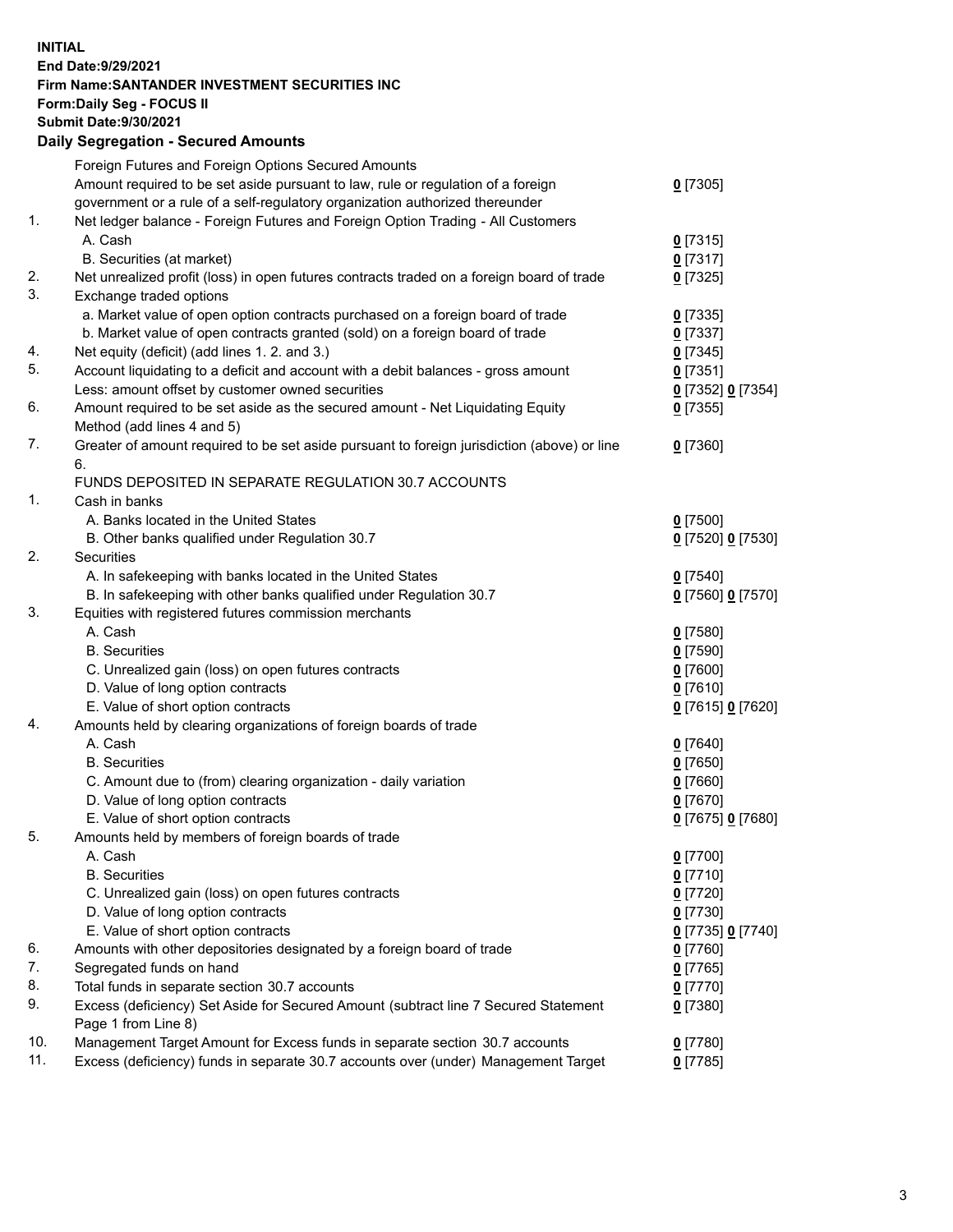| <b>INITIAL</b> |                                                                                           |                           |  |  |  |  |
|----------------|-------------------------------------------------------------------------------------------|---------------------------|--|--|--|--|
|                | End Date: 9/29/2021                                                                       |                           |  |  |  |  |
|                | Firm Name: SANTANDER INVESTMENT SECURITIES INC                                            |                           |  |  |  |  |
|                | Form: Daily Seg - FOCUS II                                                                |                           |  |  |  |  |
|                | <b>Submit Date: 9/30/2021</b>                                                             |                           |  |  |  |  |
|                | Daily Segregation - Segregation Statement                                                 |                           |  |  |  |  |
|                | SEGREGATION REQUIREMENTS(Section 4d(2) of the CEAct)                                      |                           |  |  |  |  |
| 1.             | Net ledger balance                                                                        |                           |  |  |  |  |
|                | A. Cash                                                                                   | 2,694,187,209 [7010]      |  |  |  |  |
|                | B. Securities (at market)                                                                 | $0$ [7020]                |  |  |  |  |
| 2.             | Net unrealized profit (loss) in open futures contracts traded on a contract market        | $-603,055,361$ [7030]     |  |  |  |  |
| 3.             | Exchange traded options                                                                   |                           |  |  |  |  |
|                | A. Add market value of open option contracts purchased on a contract market               | 54,227,680 [7032]         |  |  |  |  |
|                | B. Deduct market value of open option contracts granted (sold) on a contract market       | <u>-31,289,880</u> [7033] |  |  |  |  |
| 4.             | Net equity (deficit) (add lines 1, 2 and 3)                                               | 2,114,069,648 [7040]      |  |  |  |  |
| 5.             | Accounts liquidating to a deficit and accounts with                                       |                           |  |  |  |  |
|                | debit balances - gross amount                                                             | $0$ [7045]                |  |  |  |  |
|                | Less: amount offset by customer securities                                                | 0 [7047] 0 [7050]         |  |  |  |  |
| 6.             | Amount required to be segregated (add lines 4 and 5)                                      | 2,114,069,648 [7060]      |  |  |  |  |
|                | FUNDS IN SEGREGATED ACCOUNTS                                                              |                           |  |  |  |  |
| 7.             | Deposited in segregated funds bank accounts                                               |                           |  |  |  |  |
|                | A. Cash                                                                                   | 190,494,230 [7070]        |  |  |  |  |
|                | B. Securities representing investments of customers' funds (at market)                    | $0$ [7080]                |  |  |  |  |
|                | C. Securities held for particular customers or option customers in lieu of cash (at       | $0$ [7090]                |  |  |  |  |
| 8.             | market)                                                                                   |                           |  |  |  |  |
|                | Margins on deposit with derivatives clearing organizations of contract markets<br>A. Cash | 1,990,961,158 [7100]      |  |  |  |  |
|                | B. Securities representing investments of customers' funds (at market)                    | $0$ [7110]                |  |  |  |  |
|                | C. Securities held for particular customers or option customers in lieu of cash (at       | $0$ [7120]                |  |  |  |  |
|                | market)                                                                                   |                           |  |  |  |  |
| 9.             | Net settlement from (to) derivatives clearing organizations of contract markets           | -17,323,271 [7130]        |  |  |  |  |
| 10.            | Exchange traded options                                                                   |                           |  |  |  |  |
|                | A. Value of open long option contracts                                                    | 54,227,680 [7132]         |  |  |  |  |
|                | B. Value of open short option contracts                                                   | -31,289,880 [7133]        |  |  |  |  |
| 11.            | Net equities with other FCMs                                                              |                           |  |  |  |  |
|                | A. Net liquidating equity                                                                 | $0$ [7140]                |  |  |  |  |
|                | B. Securities representing investments of customers' funds (at market)                    | $0$ [7160]                |  |  |  |  |
|                | C. Securities held for particular customers or option customers in lieu of cash (at       | $0$ [7170]                |  |  |  |  |
|                | market)                                                                                   |                           |  |  |  |  |
| 12.            | Segregated funds on hand                                                                  | $0$ [7150]                |  |  |  |  |
| 13.            | Total amount in segregation (add lines 7 through 12)                                      | 2,187,069,917 [7180]      |  |  |  |  |
| 14.            | Excess (deficiency) funds in segregation (subtract line 6 from line 13)                   | 73,000,269 [7190]         |  |  |  |  |
| 15.            | Management Target Amount for Excess funds in segregation                                  | 70,000,000 [7194]         |  |  |  |  |
| 16.            | Excess (deficiency) funds in segregation over (under) Management Target Amount            | 3,000,269 [7198]          |  |  |  |  |
|                | Excess                                                                                    |                           |  |  |  |  |